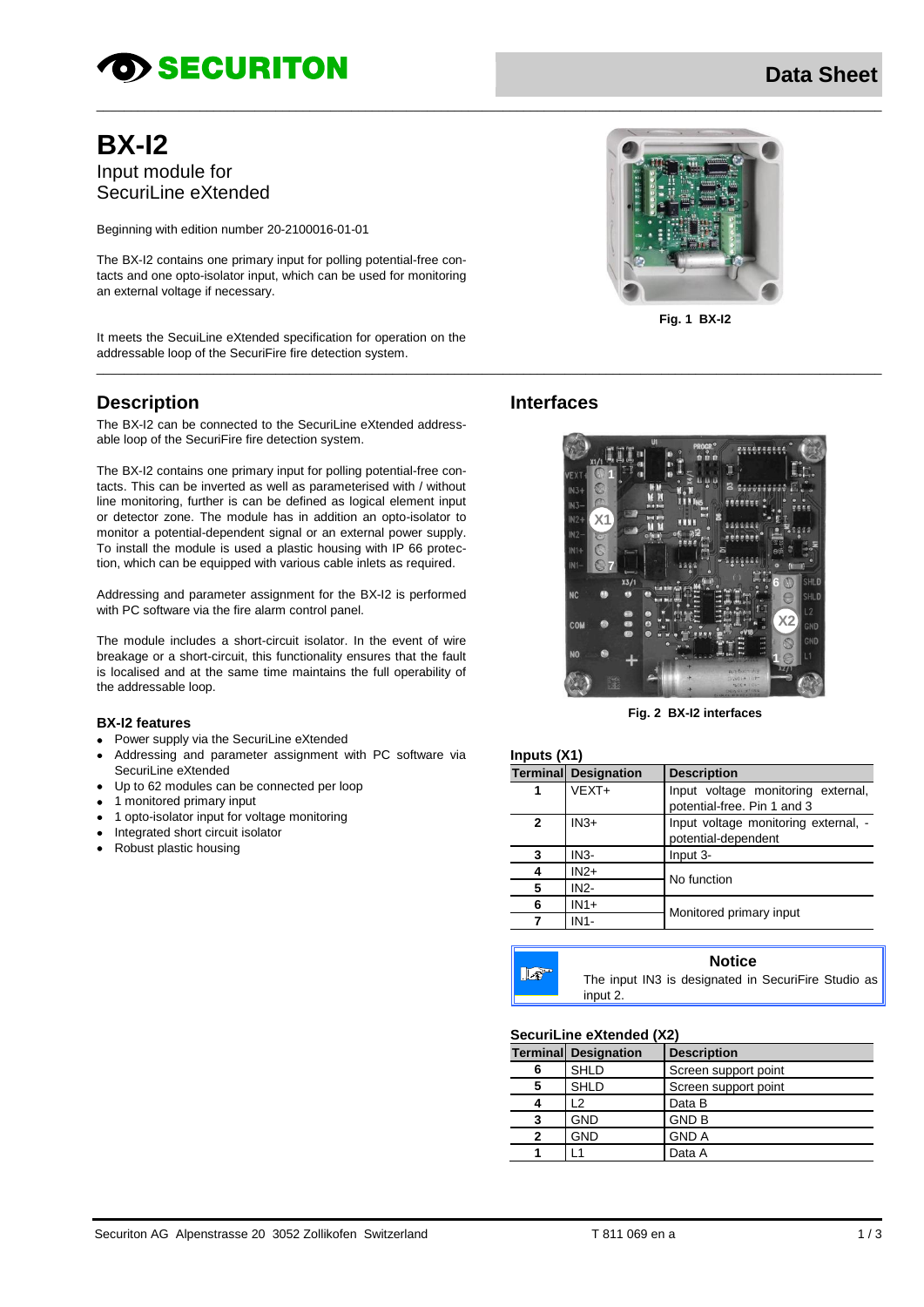## **Power requirement**

When both detectors and modules are operated on an addressable loop, note that the BX-I2 has a higher power consumption than a detector. For security reasons a maximum of 62 BX-I2 are permitted per addressable loop.

A tool is available for calculating the maximum possible loop length and the maximum number of participants.

## **Connection examples**

#### **Input monitored or unmonitored**



#### **Connection of special detectors**